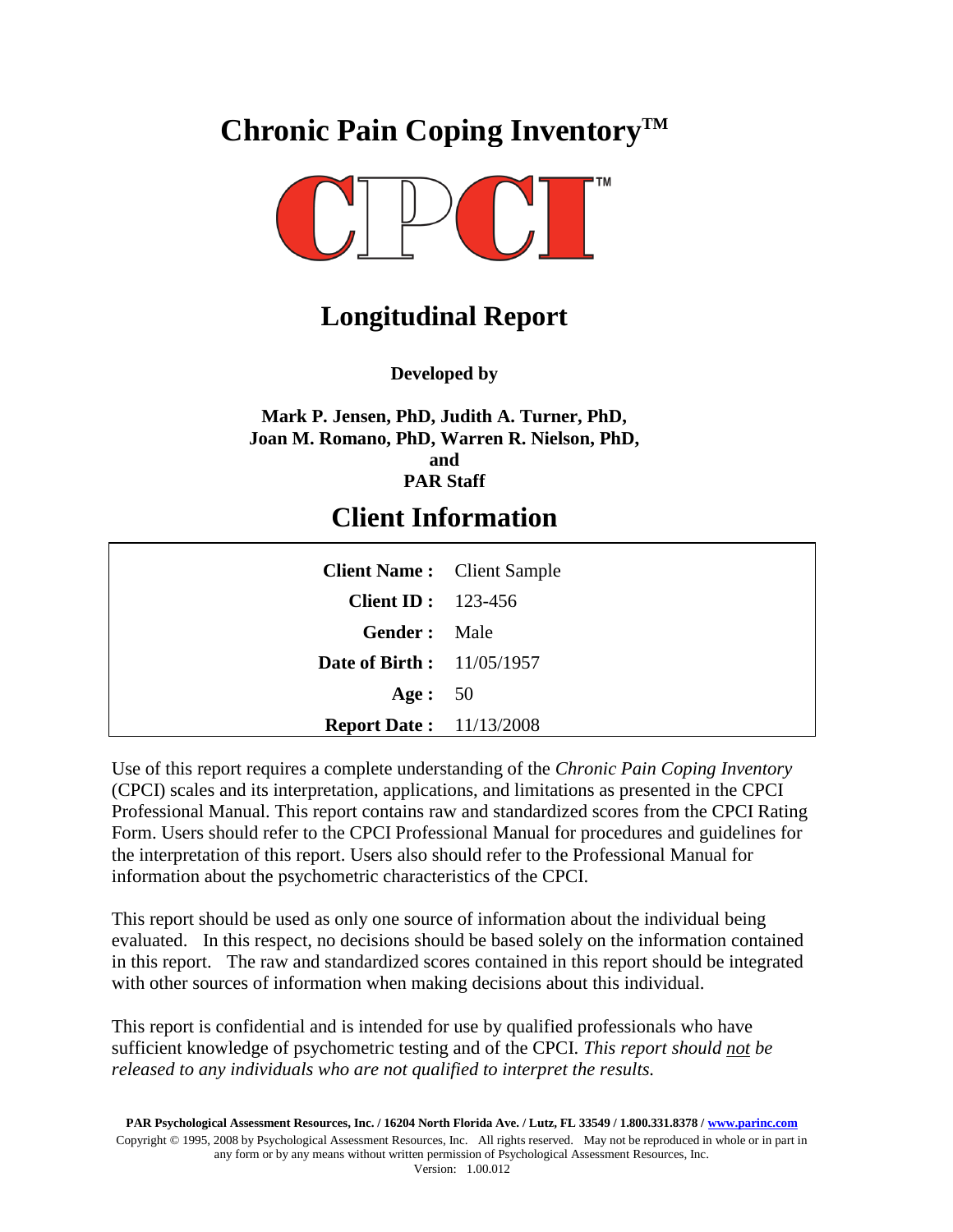## **Chronic Pain Coping Inventory**

The CPCI scales are divided into two general categories: (1) scales that measure Illness-Focused coping – responses thought to be maladaptive, and (2) scales that measure Wellness-Focused coping – responses thought to be adaptive. In general, research findings support these categorizations, although some scales tend to be more strongly associated with patient functioning than others (in particular, Guarding and Resting have been shown to be associated with greater disability, and task persistence has been shown to be associated with less disability). Also, it is important to remember that what is adaptive or maladaptive for one person may not be adaptive or maladaptive for another.

There are three Illness-Focused CPCI scales: Guarding, Resting, and Asking for Assistance.

- The **Guarding** scale assesses the extent to which a patient limits or restricts the movement of a body part.
- The **Resting** scale assesses the frequency of engaging in a resting activity in response to pain, such as lying down, sitting down, slowing down, or going to a dark or quiet room.
- The **Asking for Assistance** scale assesses the extent to which a patient asks for help with some activity (such as household chores or lifting) when in pain.

There are six Wellness-Focused CPCI scales: Exercise/Stretch, Relaxation, Task Persistence, Coping Self-Statements, Pacing, and Seeking Social Support.

- The **Exercise/Stretch** scale assesses the frequency of engaging in muscle strengthening or stretching activity.
- The **Relaxation** scale reflects the frequency of use of a number of relaxation strategies such as meditating or listening to music.
- The **Task Persistence** scale asks respondents to indicate how often they continue with their activities despite pain.
- The **Coping Self-Statements** scale measures the frequency of purposefully thinking positive thoughts about the pain problem.
- The **Pacing** scale measures the frequency of engaging in behaviors to pace activity (for example, going a little slower) in order to accomplish tasks.
- The **Seeking Social Support** scale assesses the frequency of coping with pain by talking to or getting together with a friend or family member.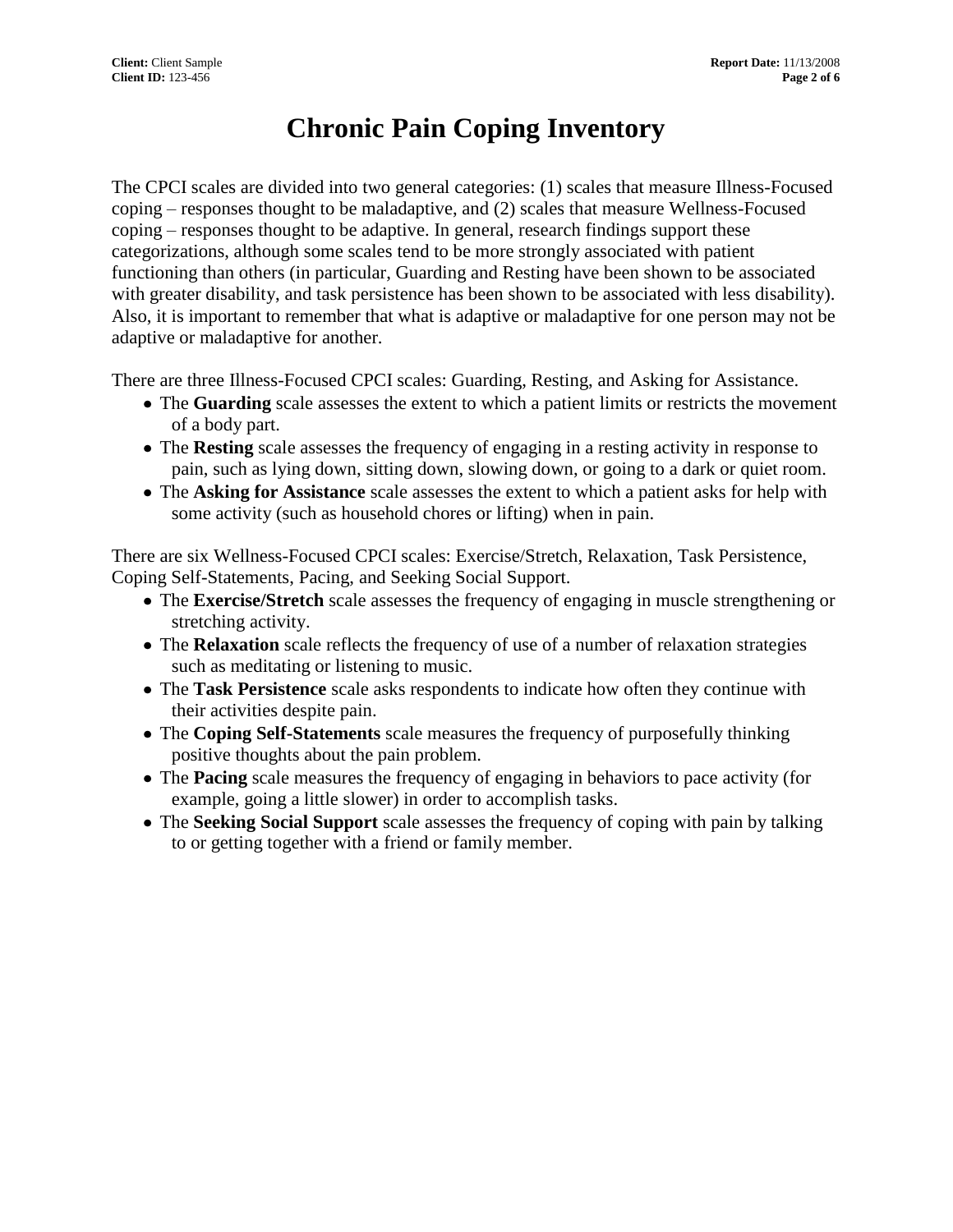# **Longitudinal Score Summary Table**

| <b>Scale</b>                   | <b>T</b> Scores |          |  |  |  |  |  |  |
|--------------------------------|-----------------|----------|--|--|--|--|--|--|
| <b>Test Date</b>               | 01/20/08        | 07/06/08 |  |  |  |  |  |  |
| <b>Illness Focused Coping</b>  |                 |          |  |  |  |  |  |  |
| Guarding                       | 55              | 46       |  |  |  |  |  |  |
| Resting                        | 50              | 38       |  |  |  |  |  |  |
| <b>Asking For Assistance</b>   | 53              | 45       |  |  |  |  |  |  |
| <b>Wellness-Focused Coping</b> |                 |          |  |  |  |  |  |  |
| Exercise/Stretch               | 40              | 54       |  |  |  |  |  |  |
| Relaxation                     | 48              | 62       |  |  |  |  |  |  |
| <b>Task Persistence</b>        | 35              | 49       |  |  |  |  |  |  |
| <b>Coping Self-Statements</b>  | 46              | 57       |  |  |  |  |  |  |
| Pacing                         | 42              | 52       |  |  |  |  |  |  |
| <b>Seeking Social Support</b>  | 49              | 63       |  |  |  |  |  |  |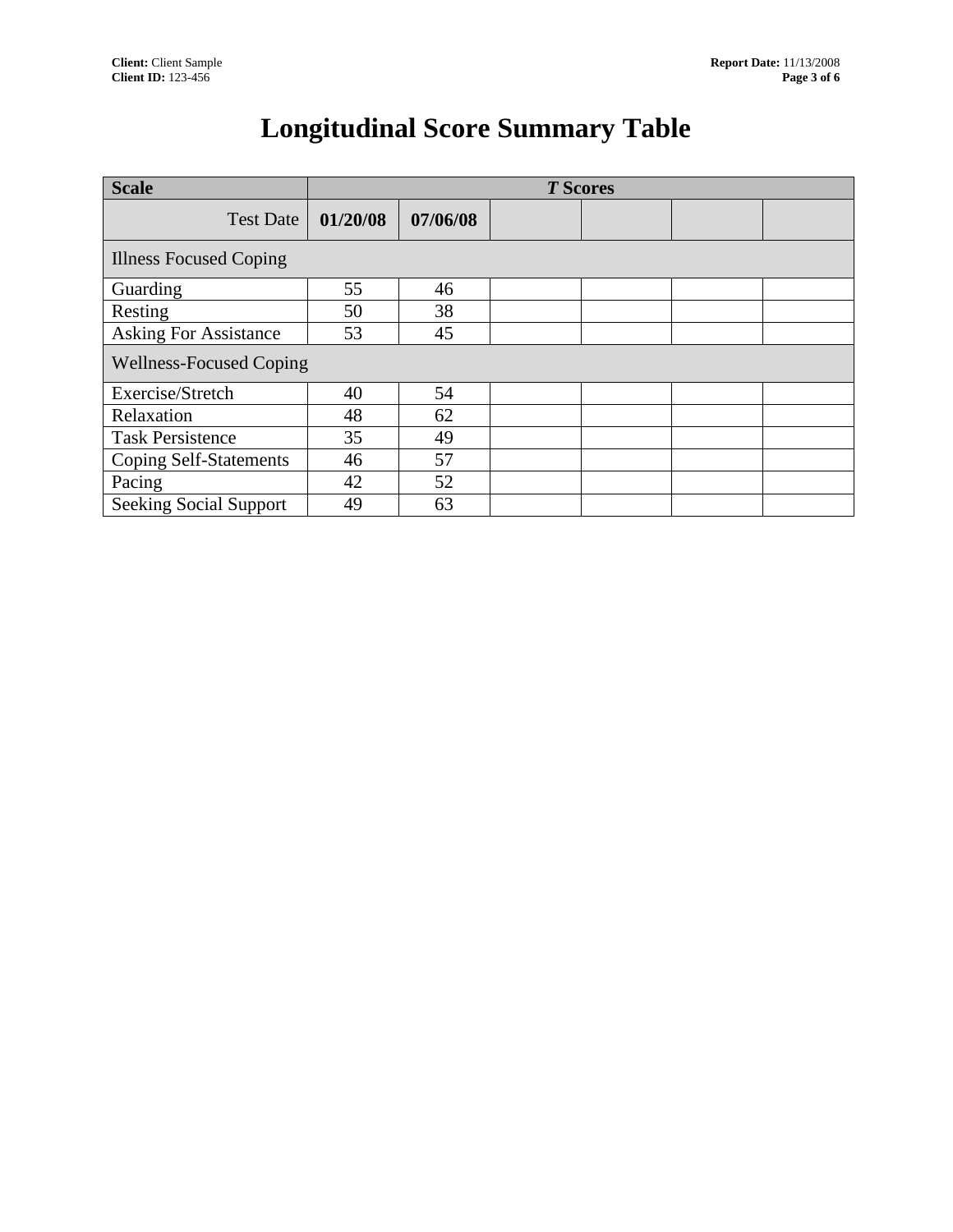### *T* score **Illness-Focused Coping Wellness-Focused Coping**  $\leq$  20  $\geq 80$ Percentiles  $<\!\!1$  $\leq 1$  $\leq$ 1  $\mathord{<}1$  $<\!1$  >99 >99 >99 >99 >99  **Asking for Exercise/ Task Coping Self- Seeking Guarding Resting Assistance Stretch Relaxation Persistence Statements Pacing Social Support**  $\overline{2}$  8-9 11-12 14-15 16-17 18-19 22-24 25-26 27-28 29-30 31-33 34-35 36-37 38-39 43-44 45-46 47-48 50-51 52-53 56-57  $\theta$  7-8 11-12 14-15 17-18 20-21 22-23 25-26 27-28 30-31 33-34 37-38 8-9 12-13  $\bullet$  18-19  $\alpha$  5-6 7-8  $\leq$  $10-11$ 12-13 14-15 16-17 18-20 21-22 23-25 26-27 28-30 31-33 34-36 37-39 40-41  $4\blacksquare$  $45 - 47$ 48-50 51-53 54-56 57-58 59-61 62-63 64-66 67-68 69-70 71-72 73-74 76-77 79-80  $\bullet$  13-14 17-18 20-21 23-24 26-27 32-33 36-37  $\overline{0}$  14-12 17-18 22-23 ۱. 28-29  $\mathbf{0}$  4-5 8-9 10-11 12-13 14-15 .<br>16-17  $\frac{1}{8-20}$ 21-22 23-25 26-28 29-31 32-34 35-37 38-40 41-43 44-45 46-48 49-51 52-53 54-56 57-58 59-60 61-62 63-64 66-67 7-8 11-12 13-14 15-16 18-19 20-21  $24 - 25$ 26-27 29-30 32-33  $\overline{0}$  9-10 12-13 15-16 17-18 19-20 21-22 24-25 26-27 28-29 30-31 32-33 34-35 37-38 40-41 43-44 54-56 - 01/20/2008 - Initial Assessment - - 07/06/2008 - 6 Month Followup Clinical Range Subclinical Range Adaptive Range

### **CPCI Profile**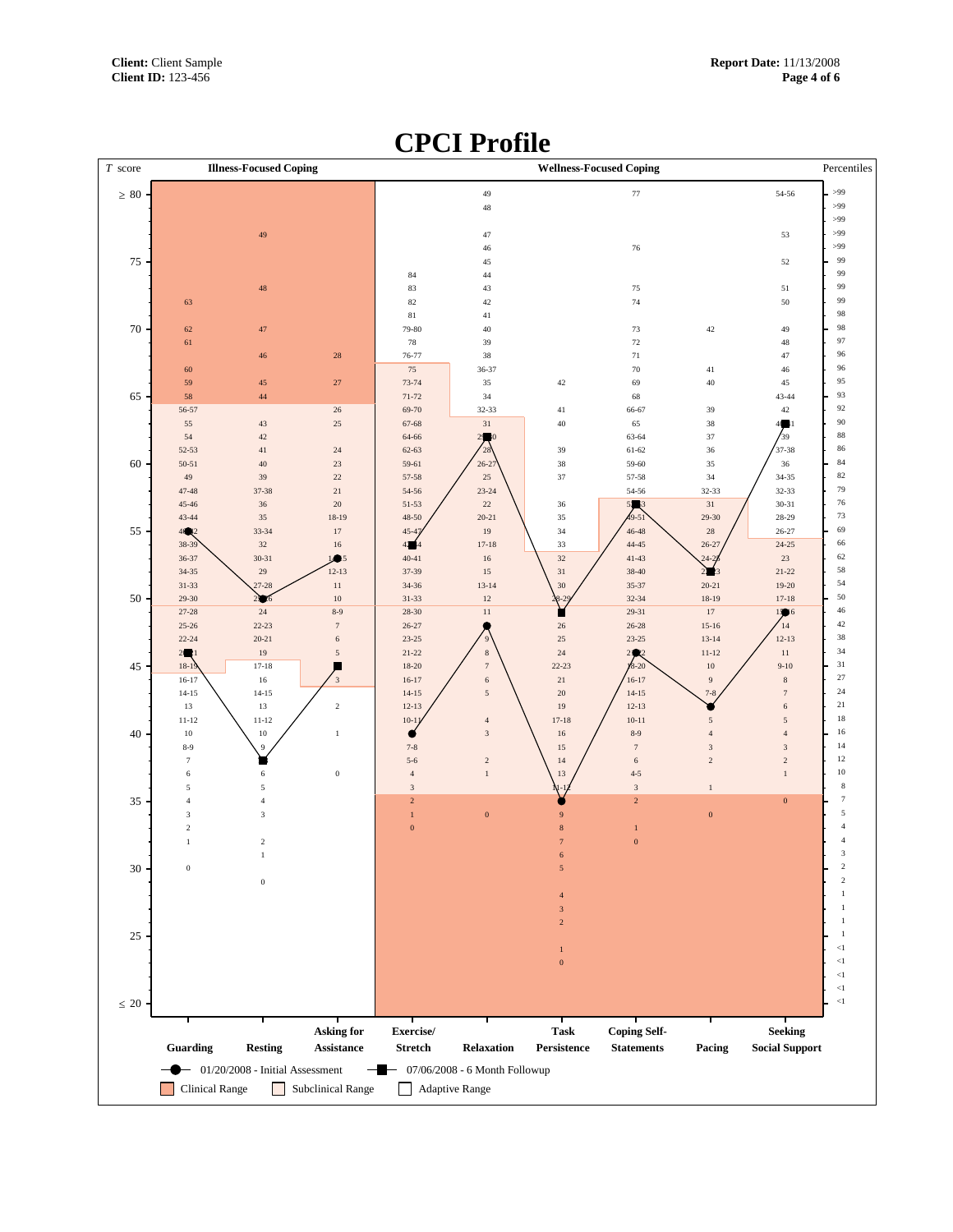## **Reliable Change Scores**

The Reliable Change Score for each CPCI scale represents the difference between *T* scores on 01/20/2008 and 07/06/2008. A larger Change Score is more likely to reflect a true, meaningful change than is a small one. However, the clinician should view the Change Score as a general guideline only. Clinical judgment must always be a factor in determining the meaning of any changes observed. More specifically, other relevant information about the patient (e.g., medical history, related assessment results, changes in pain intensity, previous CPCI scores) should be considered when interpreting Change Scores. Interpretation should also consider patterns of change over time (e.g., progress being gained and then lost) that would not be evident from the Change Scores.

Positive Change Scores on the CPCI scales that assess wellness-focused coping or coping responses considered adaptive (i.e., Exercise/Stretch, Relaxation, Task Persistence, Coping Self-Statements, Pacing, and Seeking Social Support scales) suggest improvement (i.e., an increase in adaptive coping). Negative Change Scores on the CPCI scales that assess wellness-focused coping suggest a decrease in adaptive coping. On the CPCI scales that assess illness-focused coping (Guarding, Resting, and Asking for Assistance), positive Change Scores suggest an increase in maladaptive coping whereas negative Change Scores suggest a decrease in maladaptive coping.

The clinical relevance of the Change Scores (and associated *p* values) also depends on the Time 1 scores. For scales that were in the Adaptive Range initially, a reasonable goal would be to maintain scores in that range at Time 2. For scales that were in the Clinical or Subclinical Range initially, a goal to consider would be a change in the direction of the Adaptive Range.

Associated with each Change Score is a Probability Level (or *p* value) reflecting the likelihood that the difference is due to chance alone. Probability Levels that are small (e.g.,  $p < .05$ ) indicate that the change is statistically significant and unlikely to have occurred by chance alone or be due to random variation. Probability Levels that are large (e.g.,  $p > .20$ ) suggest that the change noted was not statistically significant, and perhaps not very meaningful. However, it is difficult for the Change Score of an individual, even when the difference between *T* scores is not due to chance or random variation, to reach statistical significance. For this reason, *p* values between .05 and .20 suggest the possibility that the change observed is not due to chance alone. Such Change Scores should be interpreted as potentially meaningful and important.